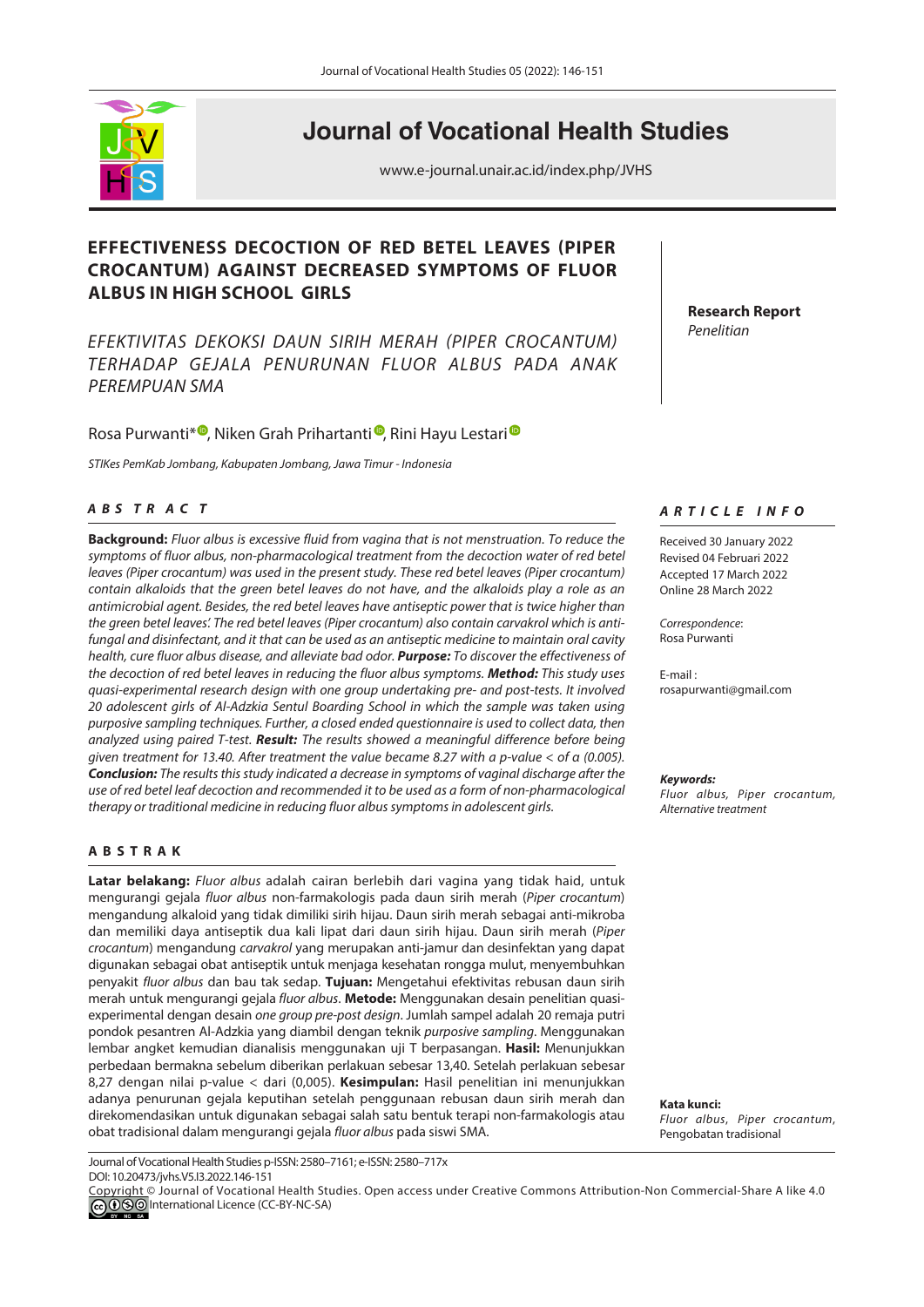## **INTRODUCTION**

According to WHO, reproductive health is the complete physical, social and mental well-being, so it is not only the absence of diseases or weaknesses in everything related to the reproductive processes and functions. Especially in women, the reproductive organs not only serve to reproduce or get pregnant, but also function in the menstrual and sexual processes (Sari *et al*., [2011\).](#page-5-0) National Center for Biotechnology Information discovered about 75 percent of women in the world experienced the vaginal discharge, at least once in a lifetime and as many as 45 percent of women experienced vaginal discharge twice or more. While the whitish rate of the women in Europe was 25 percent, of which 40-50 percent would experience recurrence (Baety *et al*[., 2019\)](#page-5-0)

The main causes of *Fluor albus* are the presence of bacterial infections, namely *Trichomonas vaginalis* and *Candida albicans*. In general, *Fluor albus* can be caused by several factors such as washing the female organ in the wrong direction, not paying enough attention to the cleanliness of the female organ, not immediately replacing the pad when menstruating, experiencing psychiatric conditions such as severe stress, going through exhausting physical activities, using female organ cleaning soap excessively, having unhealthy lifestyle, having unbalanced hormonal conditions, being in humid weather conditions, and often scratching the female organs. This condition can damage the inner reproductive organs and result in infertility. Therefore, maintaining personal hygiene is very important to prevent the occurrence of *Fluor albus* [\(Widarti, 2010](#page-5-0); [Irianto, 2015\)](#page-5-0)

*Fluor albus* can be overcome in various ways; for instance, cleaning personal hygiene [\(Paryono](#page-5-0) and [Nugraheni, 2016\),](#page-5-0) using panties made of cotton or panties that absorb sweat, maintaining a healthy diet, resting sufficiently, exercising regularly and avoiding stress. In addition, fluorine can also be overcome through pharmacological drugs such as fluconazole and metronidazole class drugs [\(Isnawan, 2012\).](#page-5-0) Further, *Fluor albus* can be treated in many different ways. Moeljanto and [Mulyono \(2003\)](#page-5-0) explained that the symptoms of *Fluor albus* could be alleviated through non-pharmacological therapies such as washing the intimate organs with antiseptic liquids after defecation and urination [\(Firmanila](#page-5-0) *et al*., 2016). Treatment with non-pharmacological can be done by using red betel leaves (*Piper crocantum*) in the form of the decoction of the red betel leaves (*Piper crocantum*) in which it can be used to wash the intimate organs once a day [\(Wahyuni](#page-5-0) *et al*., 2009)

Red betel leaves(*Piper crocantum*) have a distinctive aroma because each of them contains essential oils of 1-4.2 percent, protein, water, carbohydrates, fat, phosphorus, calcium, vitamin A, vitamin B, vitamin C, iodine, starch and sugar. Among these contents in essential oils, there are natural phenols having antiseptic

power that is five times stronger than ordinary phenols (Bactericids and Fungicides) [\(Manoi, 2007\)](#page-5-0). Red betel leaves (*Piper crocantum*) also contain flavonoids; in this case, the flavonoids serve as an antibacterial agent by forming complex compounds against extracellular protein that interferes with the integrity of bacterial cell membrane. They are phenol compounds that can be protein coagulator [\(Manoi, 2007\).](#page-5-0)

Therefore, the researchers are interested in conducting this study that examines the effectiveness of the decoction of red betel leaves (*Piper crocantum*) against the reduced symptoms of *Fluor albus* in adolescent girls of Al-Adzkia Sentul Boarding School.

#### **MATERIAL AND METHOD**

This is a quantitative study with a quasi-experimental design, having one group undertaking pre-test and post-test with paired T-test. The paired T-test was employed because this study only involved one group of respondents that were measured twice, before and after being given a treatment. The respondents of the study included 20 adolescent girls of Al-Adzkia Sentul Boarding School that experienced symptoms of *Fluor albus*. The sample of this study was taken by using purposive sampling techniques from the entire female student population of Al-Adzkia Sentul Boarding School. The present study was carried out for four weeks starting from 14 September to 4 October 2021. During those four weeks, the respondents were being given the treatment of red betel leaf decoction (*Piper crocantum*). The decoction of red betel leaves (*Piper crocantum*) was produced by adopting [Manoi](#page-5-0)  research (2007). ). In that case, 4-5 sheets of red betel leaves were boiled in 500-600 ml of water on a medium heat for 10-15 minutes. After the fire was put out, and the decoction water became warm, it was ready to use. Before use, it was filtered. Then, it was used to wash genital organs in the morning, at noon, and at night.

This study used questionnaire and interviews to collect the data. The questionnaire was made in a structured manner based on the characteristics of *Fluor albus* symptoms put forward by [Elmart \(2012\)](#page-5-0) and [Wiknjosastro \(2005\)](#page-5-0). It was a closed ended questionnaire and used a check-list form of univariate and bivariate analyses. The hypothesis test used was the difference test two mean T-dependent (paired t-test) with a twomean different test with one treatment group before and after the treatment of decoction of red betel leaves (*Piper crocantum*) in young women. Besides, the interviews contained several statements made by the researchers to ask respondents the symptoms of *Fluor albus* they had experienced before and after being treated with the decoction of red betel leaves (*Piper crocantum)*. Before conducting the interviews, the respondents were asked to fill in questionnaire sheets that were later compiled by the researchers.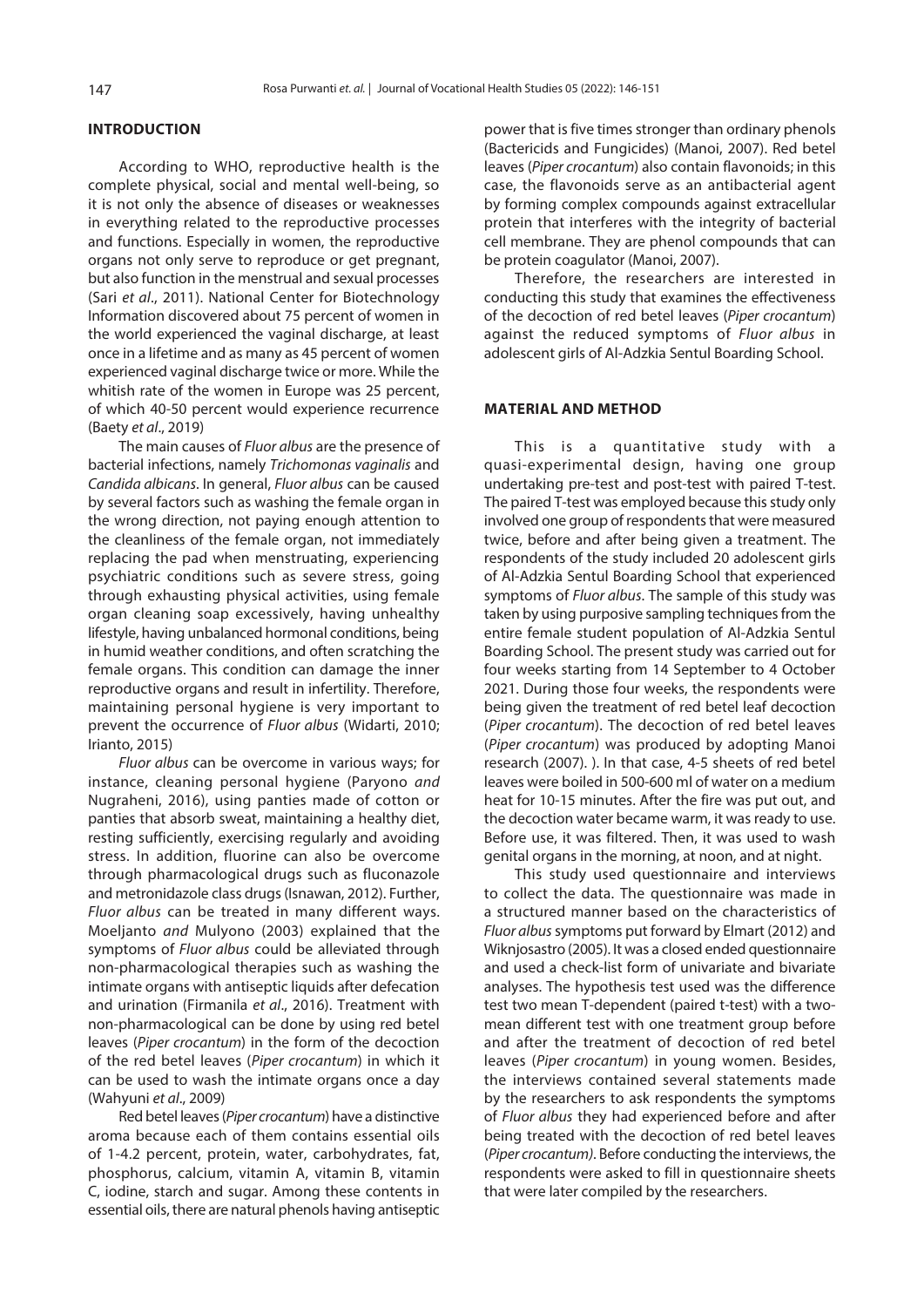<span id="page-2-0"></span>After all respondents agreed to take a part in this study, the researchers interviewed them based on the questionnaire sheets that they had filled and submitted to the researchers to find out the value of *Fluor albus* symptoms they experienced. After that, they were given the decoction water of red betel leaves (*Piper crocantum*) that was stored and locked. After the intervention was completed, the respondents were interviewed again by the researchers to find out the value of *Fluor albus* symptoms after being given the treatment. The statistical data showed p-value  $\leq$  from  $\alpha$  (0.05) that means there was effectiveness of the decoction of red betel leaves (*Piper crocantum*) against the decrease in the symptoms of fluor albus in the adolescent girls.

#### **RESULT**

The distribution of respondent characteristic are shown on Table 1. Distribution of frequency values of *Fluor albus* respondents before being given decoction of red betel leaves (*Piper crocantum*) was shown Table 2. Table 3 is distribution of frequency values of *Fluor albus* respondents after being given decoction of red betel leaves (*Piper crocantum*) and statistical test results of effectiveness of decoction red betel leaves (Piper Crocatum) against symptoms of *Fluor albus* was shown Table 4.

| Table 1. Distribution of respondent characteristics |                       |                   |                |  |  |
|-----------------------------------------------------|-----------------------|-------------------|----------------|--|--|
| <b>Characteristik</b>                               | <b>Category</b>       | <b>No.Subject</b> | Percentage (%) |  |  |
| Age                                                 | 13 years              |                   | 35             |  |  |
|                                                     | 14 years              | 6                 | 30             |  |  |
|                                                     | 15 years              |                   | 35             |  |  |
| BMI                                                 | (17.0-18.5) thin      | 3                 | 15             |  |  |
|                                                     | $(>18.5-25.0)$ normal | 13                | 65             |  |  |
|                                                     | $(25.0 - 27.0)$ fat   | 4                 | 20             |  |  |
| Age of menarche                                     | $8 - 12$              | 12                | 60             |  |  |
|                                                     | $13 - 15$             | 8                 | 40             |  |  |

On Table 1, from the 20 respondents studied, there were 7 respondents (35%) aged between 13 and 15 years old, 6 respondents (30%) aged 14 years old. Most BMI was within normal limits (65%) for 13 subjects and there were 12 subjects whose age of menarche was between 8-12 years old (60%).

**Table 2.** Distribution of frequency values of *Fluor albus*  respondents before being given decoction of red betel leaves (*Piper crocantum*)

| No         | <b>Fluor albus</b><br><b>Symptoms</b><br><b>Values</b> | subject | <b>Number of Percentage</b><br>(%) |
|------------|--------------------------------------------------------|---------|------------------------------------|
| 1          | 12                                                     | 3       | 15                                 |
| 2          | 13                                                     | 3       | 15                                 |
| 3          | 14                                                     | 9       | 45                                 |
| 4          | 15                                                     | 4       | 20                                 |
| 5          | 16                                                     |         | 5                                  |
| <b>SUM</b> |                                                        | 20      | 100                                |

On Table 2, the value of the most frequently experienced fluor albus symptoms by the respondents before being given the decoction of red betel leaves (*Piper Crocantum*) is 14 coming from 9 subjects (45%), while the lowest *Fluor albus* symptom value is 16 coming from 1 subject (5%).

**Table 3.** Distribution of frequency values of *Fluor albus*  respondents after being given decoction of red betel leaves (*Piper crocatum*)

| No            | <b>Fluor albus</b><br><b>Symptoms</b><br><b>Values</b> | Number of<br>subject | Percentage<br>(%) |
|---------------|--------------------------------------------------------|----------------------|-------------------|
|               |                                                        |                      | 5                 |
| $\mathcal{P}$ | 8                                                      | 13                   | 65                |
| 3             | 9                                                      | 5                    | 25                |
| 4             | 10                                                     | 1                    | 5                 |
|               | <b>SUM</b>                                             | 20                   | 100               |

Based on Table 3, the value of the most frequently experienced fluor albus symptoms by the respondents after being given the decoction of red betel leaves (*Piper crocantum*) is 8 derived from 13 subjects (65%), while the lowest *Fluor albus* symptom value is 7 and 10 derived from 1 subject (5%).

**Table 4**. Statistical test results of effectiveness of decoction red betel leaves (*Piper crocatum*) against symptoms of *Fluor albus*

| <b>Variable</b> | Mean  | SD     | p-value | Ν  |  |
|-----------------|-------|--------|---------|----|--|
| <b>Before</b>   | 13,85 | 1.0894 | 0.000   | 20 |  |
| After           | 8,3   | 0.6569 |         | 20 |  |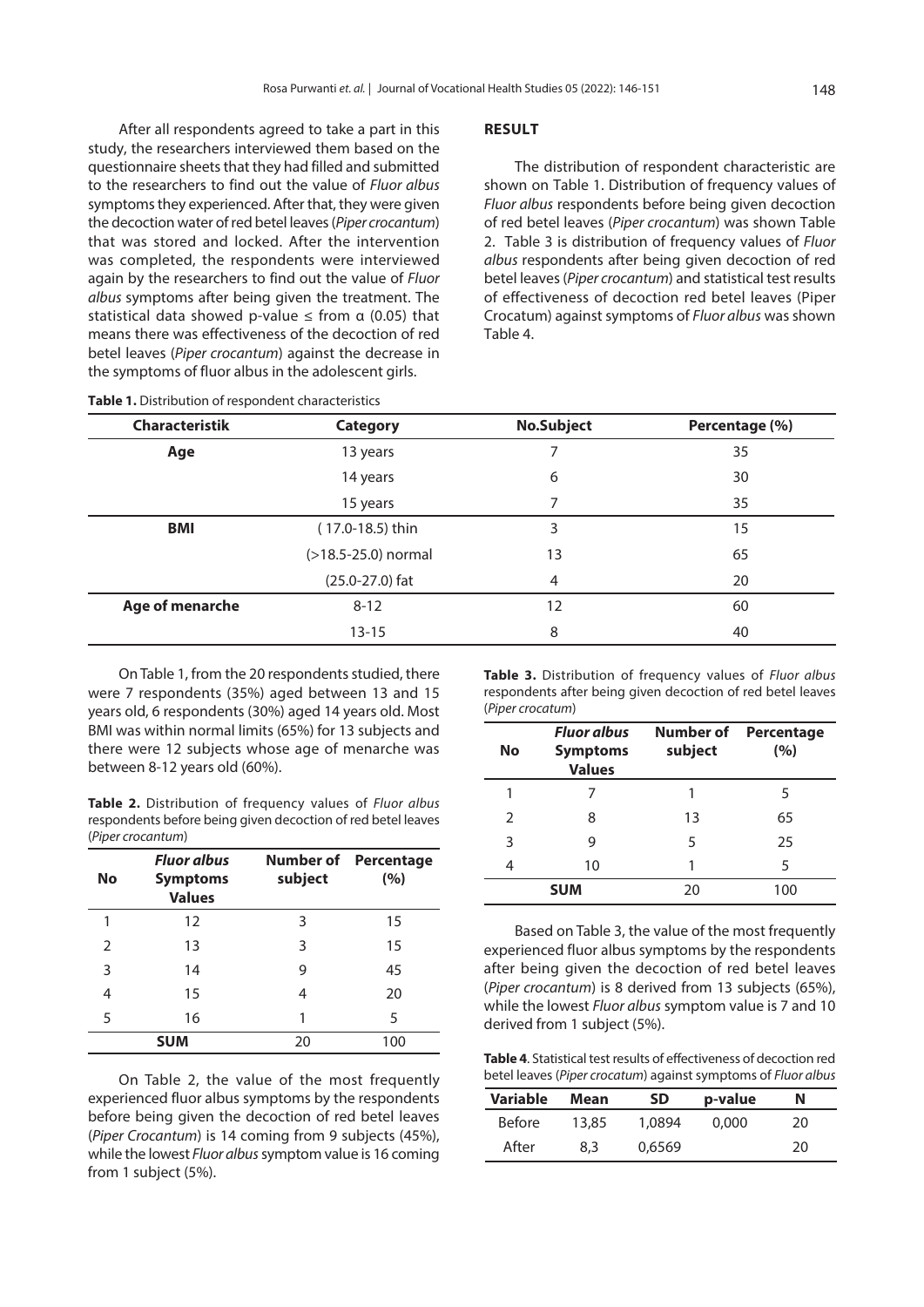Based on [Table 4,](#page-2-0) paired T-test results obtained from the average symptoms of *Fluor albus* experienced by the respondents before being given the treatment is 13.85 with the standard deviation of 1.0897. After being given the treatment of the decoction of red betel leaves (*Piper crocantum*) in which the respondents washed their genital organ using the decoction for four weeks, the average symptoms of *Fluor albus* experienced by the respondents are 8.3 with the standard deviation of 0.6569. The p-value = 0.000 in  $\alpha$  5% which means that the value p-value  $<$  of the α, and it can be concluded there is effectiveness in giving the decoction of red betel leaves (*Piper crocantum*) to reduce the symptoms of *Fluor albus* in adolescent girls.

#### **DISCUSSION**

Based on the data obtained from the study, the value of the most frequently experienced *Fluor albus*  symptoms by the respondents before being treated with the decoction of red betel leaves (*Piper crocantum*) was 14 derived from 9 subjects (45%). On the other hand, the value of the least frequently experienced *Fluor albus* symptoms was 16 coming from 1 subject (5%). The data above showed that the most frequently experienced *Fluor albus* symptom in the women childbearing ages came from personal hygiene. In this case, women must have greater awareness about their lifestyles and have sufficient knowledge related to their reproductive problems and consequences that can be caused by diseases.

The data also indicated that the value of the most frequently experienced *Fluor albus* symptoms on the respondents after being treated with the decoction of red betel leaves (*Piper crocantum*) was 8 coming from 13 subjects (65%), whereas the value of the least frequently experienced *Fluor albus* symptoms was 7 and 10 derived from 1 subject (5%). According to the respondents that experienced smelly, itchy, and yellowish *Fluor albus*  symptoms, their symptoms became reduced after using the decoction water of red betel leaves ((*Piper crocantum*).

 According to the previous study b[y Putriningrum](#page-5-0)  *et al*[. \(2015](#page-5-0)), phytochemical compounds contained in red betel leaves are alkaloids, saponins, and flavonoids. Other chemical contents found in red betel leaves include hydroxyikavicol, kavibetol, kavicol, allylprokatekol, karvakrol, pcymene cineole, eugenol, caryofelen, terpenene kadimen estragol and phenyl. Karvakrol is disinfectant and antifungal so it can be used to overcome vaginal discharge. Chavikol and chavibetol are compounds that have antiseptic properties. Eugenol is a derivative of the phenol compounds of essential oil compounds. It is antifungal by inhibiting the growth of yeast (budding cells) of *Candida albicans* by changing the structure [\(Proshanta Guha, 2019\)](#page-5-0) aand inhibiting the growth of cell walls causing disruption of cell wall

function and increased permeability of membranes to foreign bodies, and causing cell death (Alves *et a*[l., 2014\)](#page-4-0).

The symptoms of *Fluor albus* experienced by the respondents before being treated with the decoction of red betel leaves (*Piper crocantum*) were 13.85. After being treated with the decoction of red betel leaves, the average vaginal discharge experienced by the respondents declined into 8.27. The results of the paired t-test of whitish experiences before and after treated with the decoction of red betel leaves (*Piper crocantum*) on 20 respondents showed that p-value = 0.000 in α-5% which means the p-value < of α. It can be concluded that the decoction of red betel leaves (*Piper crocantum*) brings an effect to the symptoms of fluor albus that results in the reduced and overcome vaginal discharge.

In summary, this study showed that the decoction of red betel leaves (*Piper crocantum*) causes the reduction in *Fluor albus* symptoms in the adolescent girls. The results of the study obtained from the questionnaire before being treated with the decoction water of red betel leaves (*Piper crocantum*) indicated that the respondents were worried about themselves and felt discomfort. Since being treated with the decoction water of red betel leaves (*Piper crocantum*), almost all respondents experienced a decrease in the symptoms of *Fluor albus*. After using the decoction water of red betel leaves, the respondents could feel the changes on their vaginal discharge as they no longer felt itchy, and the vaginal discharge became odorless. A couple of respondents who routinely used the boiled water of red betel leaves (*Piper crocantum*) stated that their fluor albus symptoms were significantly decreasing.

The findings in this study are also supported by a previous study conducted by [Putriningrum](#page-5-0) *et al*. [\(2015\),](#page-5-0) that found out the comparison between the bland power of antiseptic solution povidone iodine and betel leaf extract against *Candida albicans* which caused vaginal discharge problems *in-vitro*. The study was carried out on five isolates of *Candida albicans* with an aquedical control solution. The results of the study indicated that the antiseptic solution povidone iodine had an inhibition against *Candida albicans*. Betel leaf extract with a concentration of 20 percent also has an inhibition against *Candida albicans*. The statistical analysis from the ANOVA test, a *post-hoc* test, showed meaningful differences between the bland power of the povidone iodine solution and the 20 percent betel leaf extract against the control group ( $p < 0.05$ ). It can be concluded that a solution of povidone iodine and 20% betel leaf extracts inhibited the growth of *Candida albicans* that caused vaginal discharge problems *in-vitro*.

Research by [Budiardja \(2009\),](#page-5-0) showed that betel leaves had more meaningful properties compared to placebo. The test involved 40 patients with vaginal discharge who were not pregnant, did not have diabetes mellitus, liver, or kidney disease. There were 20 of them getting betel leaves and the rest were given a placebo. Both betel leaves and placebo were applied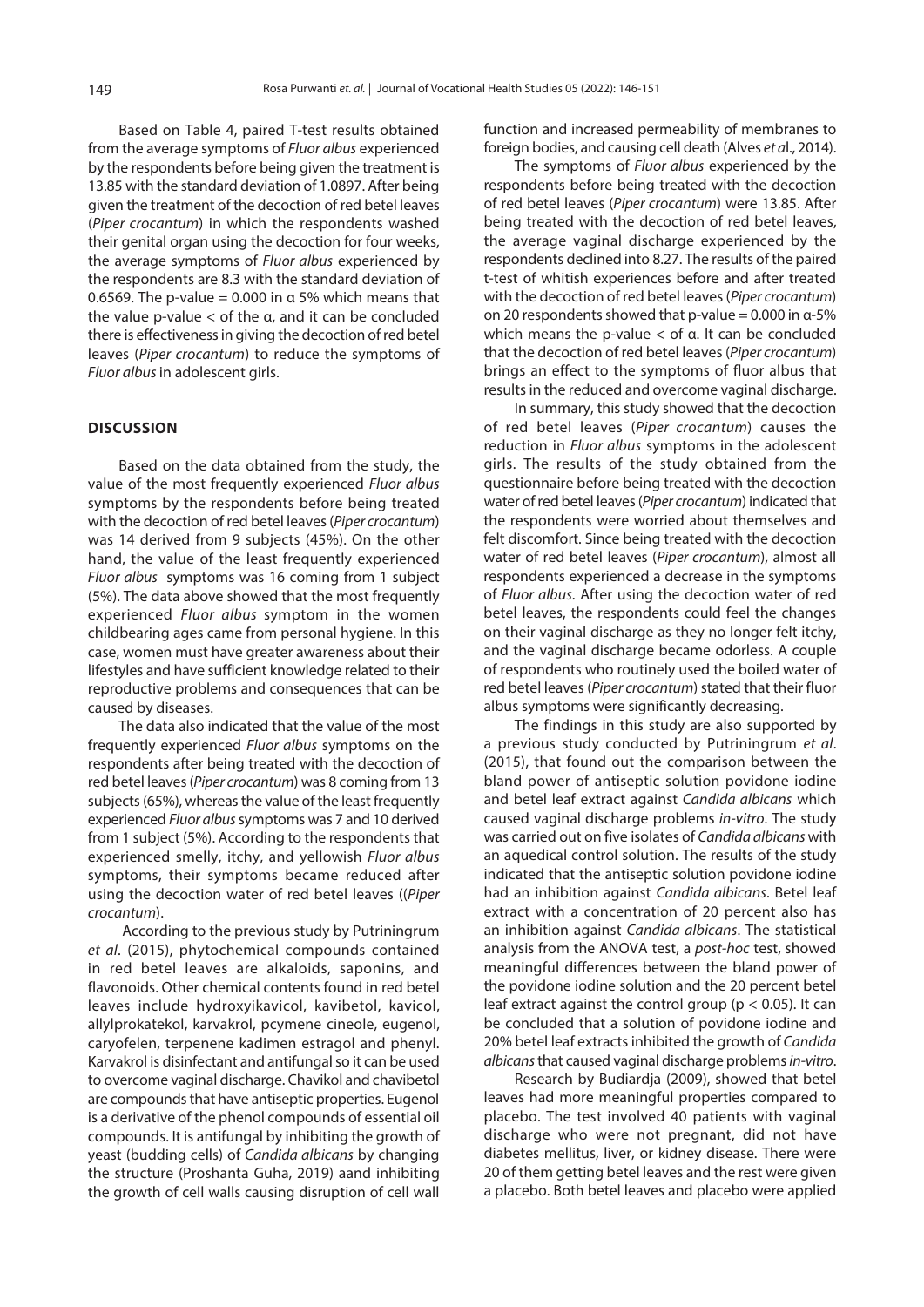<span id="page-4-0"></span>to the vagina before the patient slept for seven days. Of the 40 patients, 22 received re-examinations, each of 11 patients received a placebo and betel leaves. The results of this test proved that about 90.9% of patients who received betel leaf treatment recovered, while the placebo treatment group was only 54.5%.

Based on the study by Eykman also stated (Sari *et al*[., 2011\),](#page-5-0) one-thirds of the essential oil consisted of phenol and most of it was kavikol. Kavikol is the one that gives the distinctive smell of betel leaves and has an anti-bacterial agent power five times stronger than the regular phenols. In addition, betel leaves can also relieve itching, eugenol can kill whitish-causing fungi and is analgesic, and tannins (leaves) serve as an astrigen i.e. reduce fluid secretion in the vagina (Sari *et al*[., 2011\).](#page-5-0)

The present study is also in line with a previous study by [Firmanila](#page-5-0) *et al*., (2016). The results of the study indicated that the boiled red betel leaves (*Piper crocantum*) brought an effect in reducing vaginal discharge in women with the p-value =  $0.001$  (<  $\alpha$  0.05). In addition, red betel leaves are alkaloid that green betel leaves do not have the antimicrobial property. Moreover, the red betel leaves (*Piper crocantum*) have antiseptic the power twice higher than green betel leaves [\(Manoi, 2007\)](#page-5-0). Not only are the antiseptic and antimicrobial properties of red betel leaves higher than the green betel leaves' are, but also the boiled water of red betel leaves (*Piper crocantum*) contains carvakrol which is anti-fungal and disinfectant so that it can be used as an antiseptic oral drug to maintain cavity health, to reduce bad odor, and cure vaginal diseases [\(Werdhany](#page-5-0) *et al*., 2008; [Brooks](#page-5-0) *et al*., 2007)

The efficacy of other red betel leaves (*Piper crocantum*) that has also been proven to overcome vaginal discharge can be seen from the content of red betel leaves (*Piper crocantum*) that has been tested by Ajizah (2004); Erna and [Normasasi \(2022\).](#page-5-0) They discovered that the substance of red betel leaves (*Piper crocantum*) had an effect in reducing the symptoms of pathological vaginal discharge due to carvakrol which was anti-fungal and disinfectant, so the red-betel-leaf substance could be used as an antiseptic drug. Further, flavonoids are antioxidant, anti-fungi, antiseptic, and anti-inflammatory. They contain essential oil that act as anti-bacterial, antimicrobial properties [\(Pasril and](#page-5-0) [Yuliasanti, 2014\)](#page-5-0). Besides, tannins also have antibacterial power [\(Firmanila](#page-5-0) *et al*., 2016)

[Sudewo \(2007\)](#page-5-0) also found out the efficacy of red betel leaves (*Piper crocantum*) to reduce *Fluor albus*  symptoms and maintain female organs because one of the properties of red betel leaves (*Piper crocantum*) played a role as an antiseptic agent. Red betel leaves (*Piper crocantum*) also contain phytochemical compounds, namely essential oils, alcoloids, saponins, flavonoids and tannins where the chemical content is thought to have the potential as antimicrobial [\(Putriningrum](#page-5-0) *et al*., 2015). The useful chemical substances or compounds found in red betel leaves (*Piper crocantum*) have very broad benefits as herbal medicinal ingredients ([Candrasari](#page-5-0) *et al*., 2012).

Flavonoids in red betel leaves (*Piper crocantum*) work by forming complex compounds against extracellular proteins that interfere with the integrity of bacterial cell membrane (Cushnie and [Lamb, 2005\).](#page-5-0) Likewise, alkaloids play a role as antibacterial agent. The alleged mechanism is to disrupt the constituent components of peptidoglican bacterial cells, so that the lining of the cell wall does not form intact and causes dead cells. Essential oils act as antibacterial agent by interfering the process of forming cells or membrane wall, so that they are not formed or formed imperfectly [\(Farida](#page-5-0) *et al*., 2009)

Based on the studies above as well as the results of the statistical tests in this study, it can be concluded that the boiled water of red betel leaves (*Piper crocantum*) can reduce the symptoms of *Fluor albus* experienced by women and it is very good to maintain the health of female organs due to active compounds in red betel leaves (*Piper crocantum*) such as alkaloids, flavonoids, polyphenolic compounds, tannins, and essential oils that play multiple roles as being disinfectant, anti-fungal, anti-inflammatory, anti-bacterial and antiseptic

#### **CONCLUSION**

The present study on the effectiveness of the decoction of red betel leaves (*Piper crocantum*) against *Fluor albus* symptoms in the adolescent girls of Al-Adzkia Sentul Boarding School, Tembelang, Jombang, conclude that the decoction of red betel leaves (*Piper crocantum*) has an effect in reducing symptoms of *Fluor albus* in vaginal discharge with  $p = 0.000$  ( $< \alpha$  0.05).

The decreased symptoms of fluor albus should be enhanced and the health of the female genital organ should be maintained to avoid becoming pathological that may lead to cervical cancer. Further, it is hoped that the researchers will be able to undertake further research on red betel leaves (*Piper crocantum*) in reducing *Fluor albus* symptoms in women of childbearing age even with other non-pharmacological treatments and add the control group in the design that in this present study became one of the limitations of this study.

#### **ACKNOWLEDGMENTS**

The authors state there is no conflict of interest with the parties involved in this study.

## **REFERENCES**

[Ajizah, A., 2004. Sensitivitas Salmonella typhimurium](https://doi.org/10.20527/b.v1i1.130%0A) terhadap Ekstrak Daun Psidium guajava L. bioscientiae. Biosci. (Jurnal Ilmu-Ilmu Biol). Vol.1(1), Pp. 31-38.